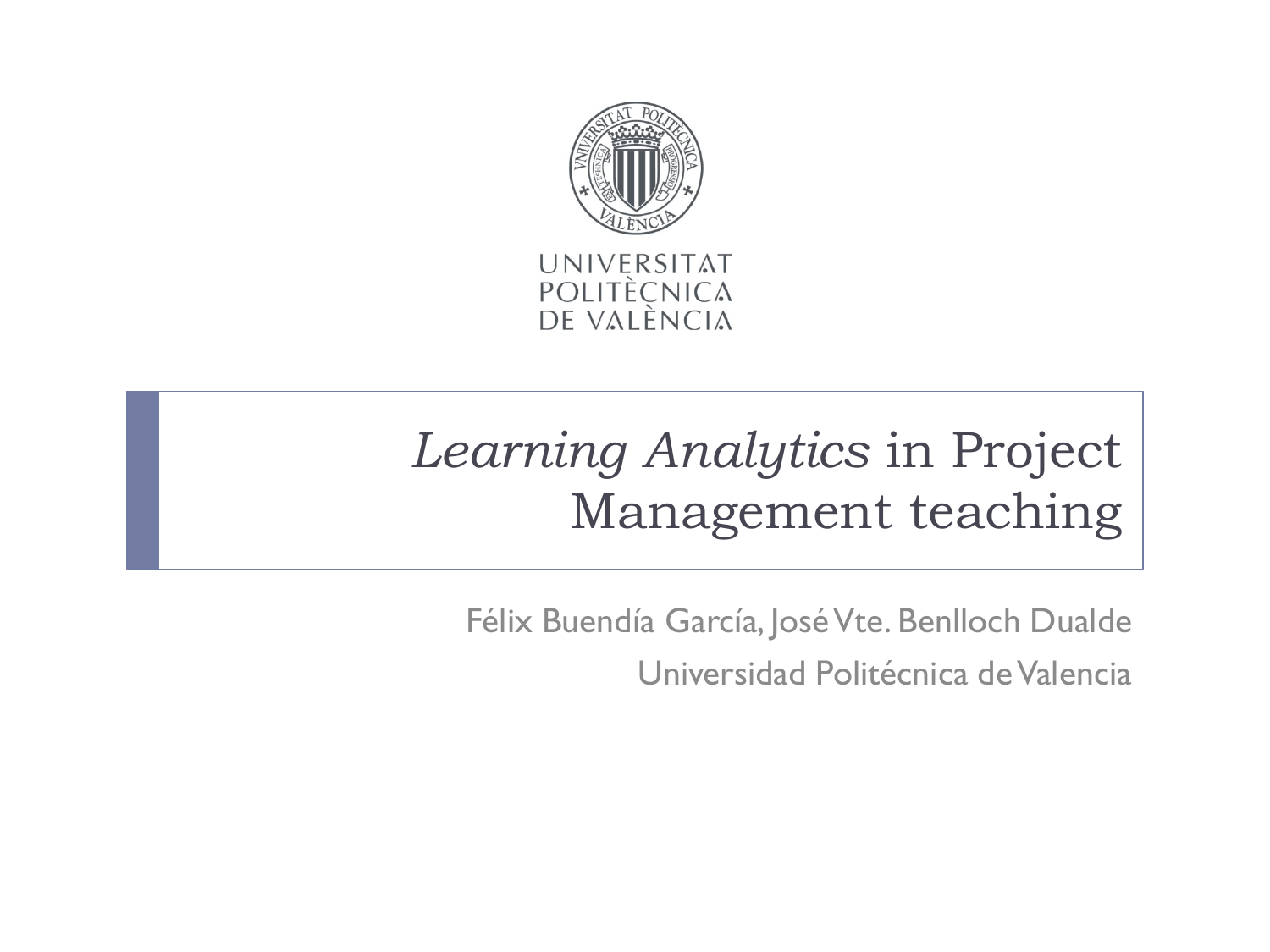# Introduction

### **Learning Analytics for practical activities:**

- ▶ Information usually gathered from LMS (Learning Management System) platforms
- A big part of the academic activity is performed outside them

### **Main issues**

- $\triangleright$  Need to define indicators of the academic practice activities
- **Linking of such indicators with analytical data sources**

## ▶ Proposal

- Concept of *edumarker*
	- as indicator of "healthy" academic progress
- Similar to the notion of *biomarkers* in health contexts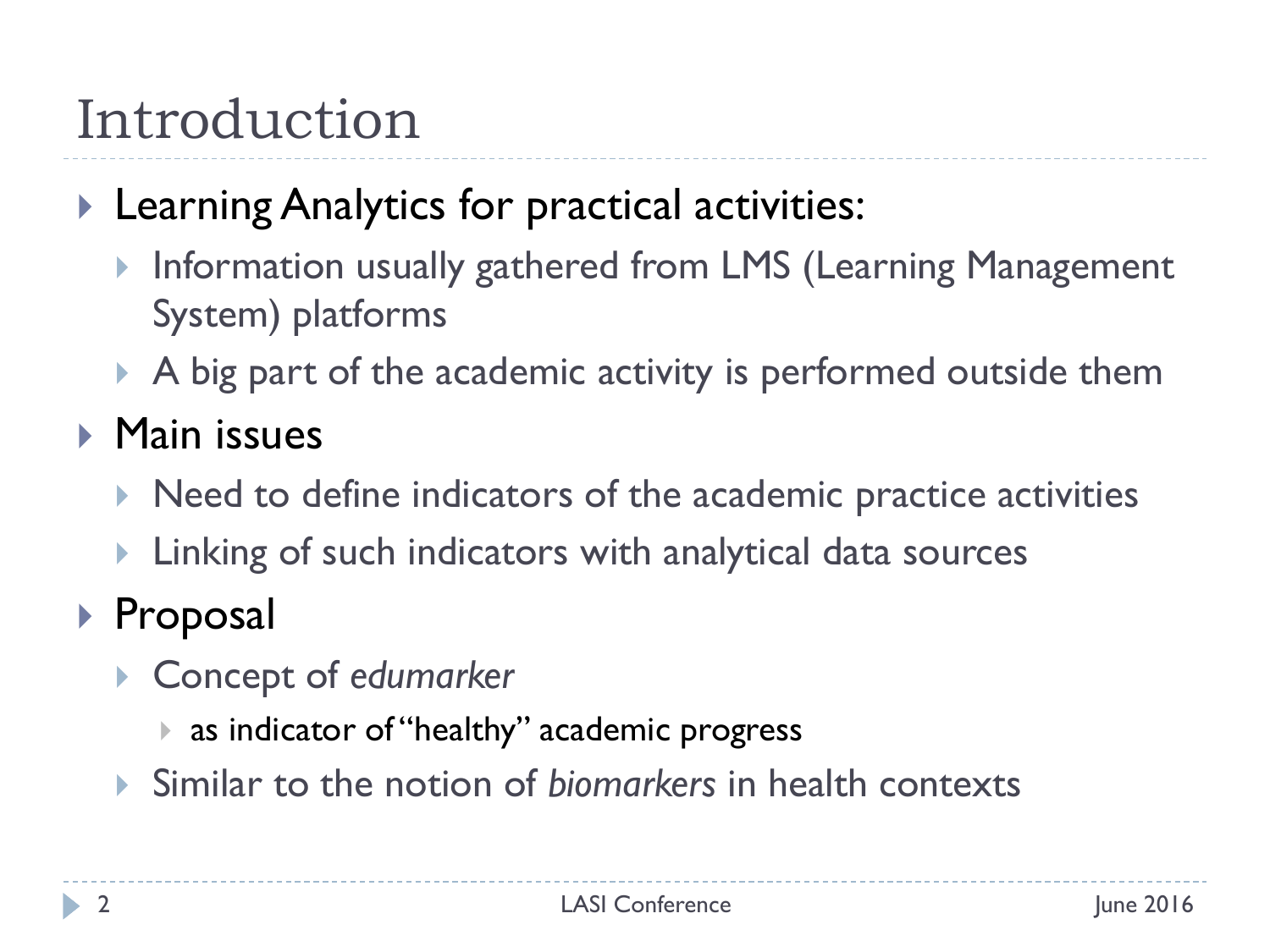# Introduction

## Activity *Edumarkers*

- Practice context items
	- Guides
		- □ When practice guides are accessed?
			- $\Box$  "55% of accesses happened during the current session"
	- **Resources** 
		- $\Box$  How many support materials are used during the practice?
			- $\Box$  "An average of three technical documents are read by students"
	- ▶ Deliverables
		- $\Box$  What type of tasks are performed and when?
			- $\Box$  "About four exercises are delivered by group every two weeks"

#### Lab notebooks

- $\Box$  How many entries are annotated?
	- $\Box$  "The total number of project charts varies between 2 and 5"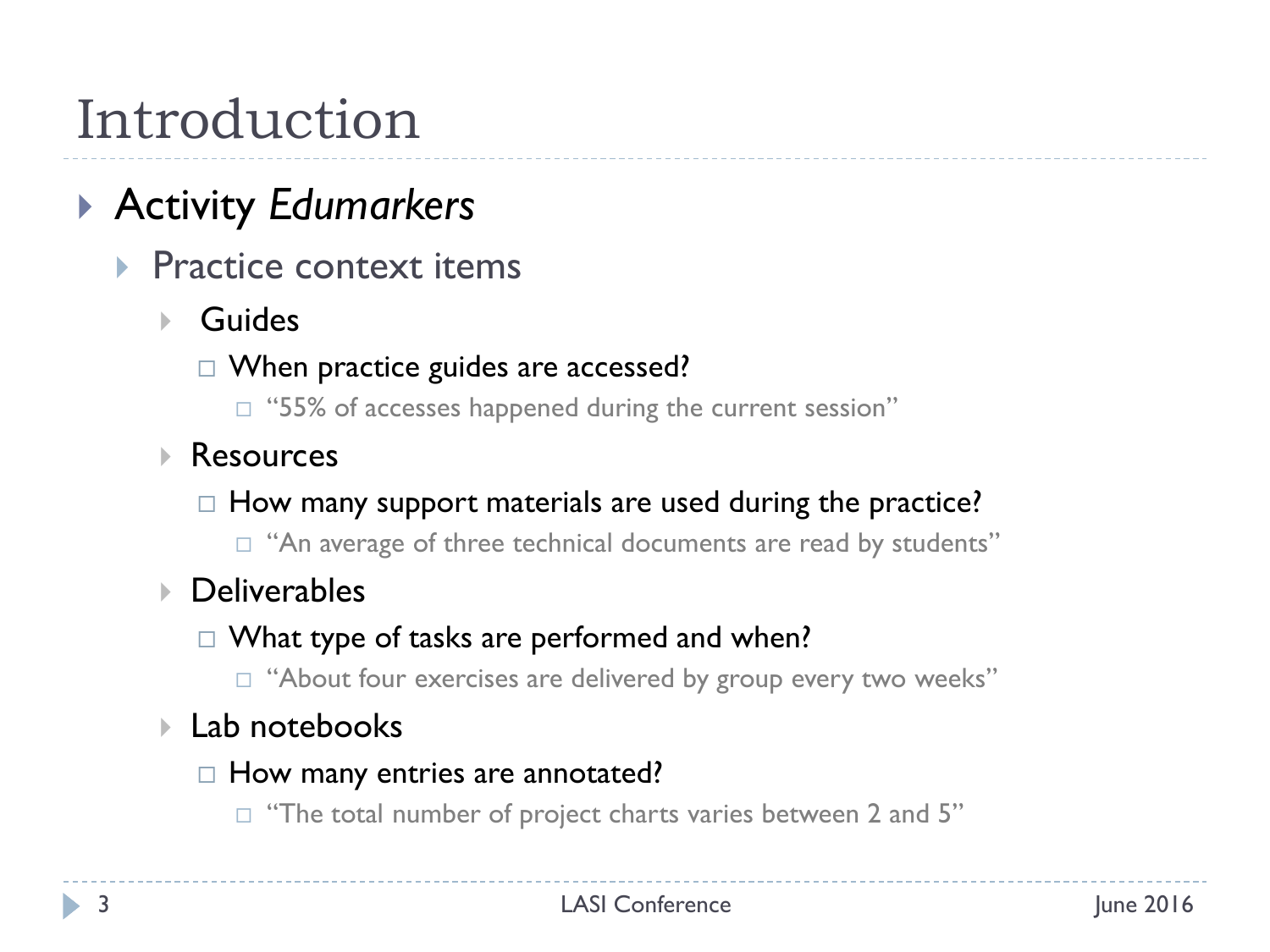# Introduction

## ▶ Proposal of *Edumarkers*

#### Practice Guides

▶ #addressed\_goals / #read\_instructions / #accomplished\_tasks

#### Auxiliary resources

 $\triangleright$  #number accesses (presentation handouts) / #selected data (technical specifications)

#### ▶ Delivery documents

 $\triangleright$  #author contributions (written report) / #wrong/correct answers (quizzes ) / #solved\_exercises (assignments)

#### ▶ Lab notebook

▶ #type\_experiences (laboratory record) / #obtained\_charts (experiment results)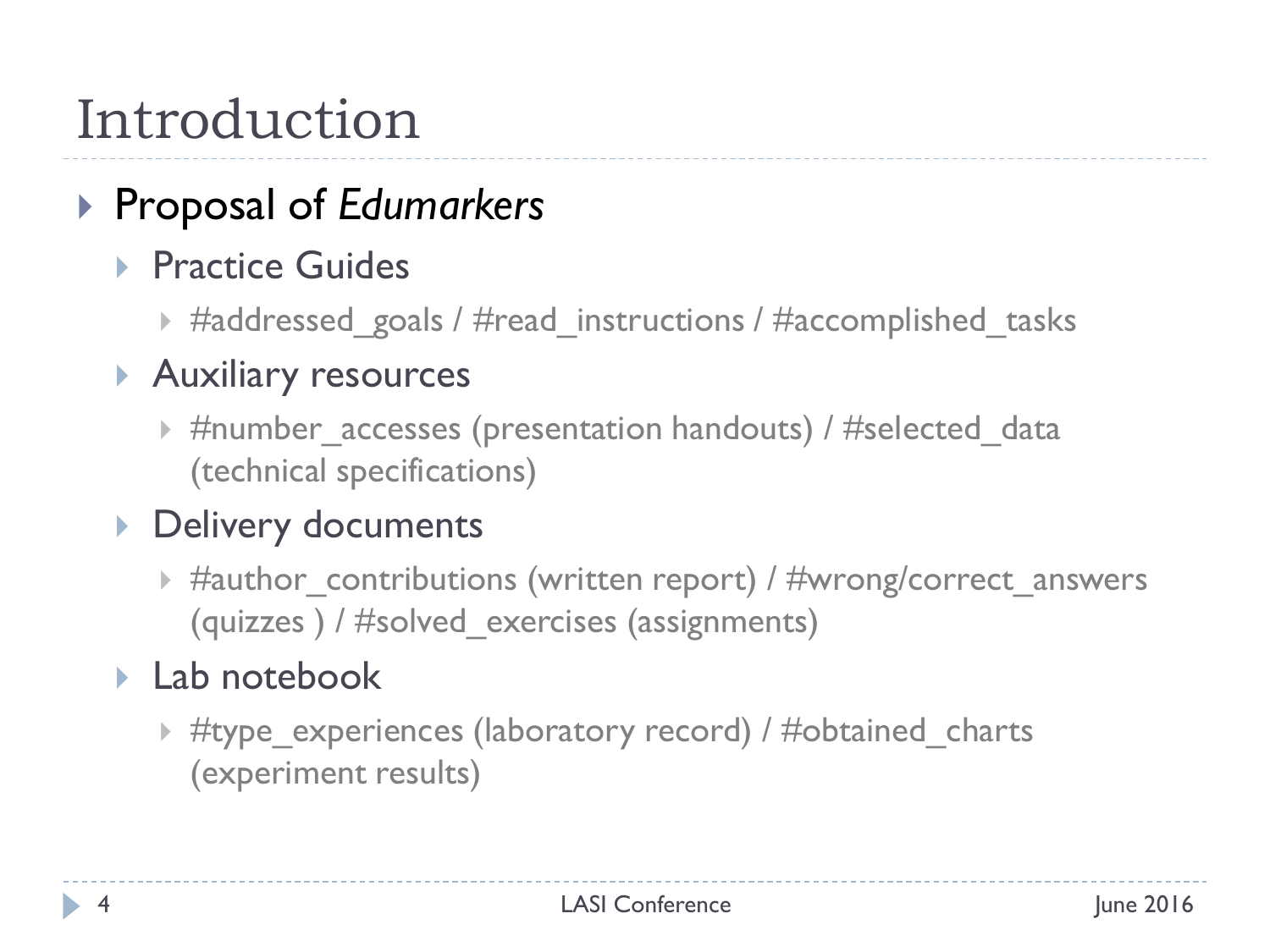## Case study

#### **Project Management course**

- ▶ Sound theoretical contents (PMBOK Guide)
- $\triangleright$  Practical activities depend on the target discipline

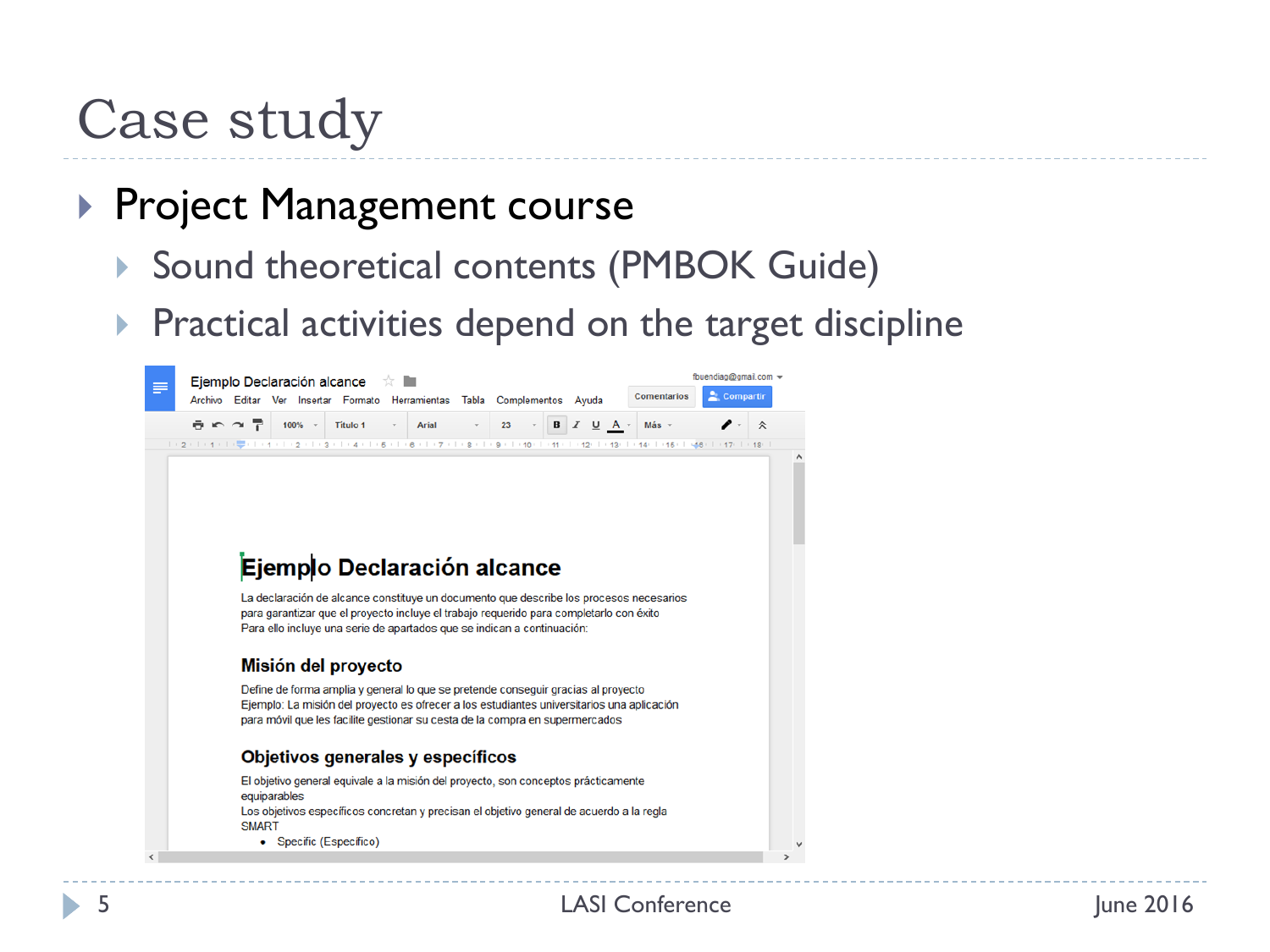# Case study

### *Poliformat* platform

- Statistics tool
- ▶ Report generation
	- ▶ What?
	- ▶ When?
	- Who?
	- ▶ How?

|                                                      | <sup>1</sup> Informe Especificar titulo del informe y descripción(obligatorio para guardarieditar el informe). Montrar |
|------------------------------------------------------|------------------------------------------------------------------------------------------------------------------------|
| ¿Qué? Seleccione actividad a reportar.               |                                                                                                                        |
| Actividad:                                           | Recursos<br>$\overline{\mathbf{v}}$                                                                                    |
| Selección:                                           | Limitar a la acción:<br>Nuevas                                                                                         |
|                                                      | Limitar a los recursos:                                                                                                |
|                                                      | TI - Teoria Utodes BJT_VAL 14-15.pdf                                                                                   |
|                                                      | T1 Dispositivos - Ejercicios propuestos 15                                                                             |
|                                                      | T1 - Teoría Diodos BJT_ESP 15-16 con nota                                                                              |
|                                                      | T1 - Ejercicios propuestos soluciones 15-1                                                                             |
|                                                      |                                                                                                                        |
|                                                      | ema 3. FAMILIAS LÓGICAS                                                                                                |
|                                                      | Rma 2. MOSFET                                                                                                          |
|                                                      | lema 4- Tecnología CMOS                                                                                                |
|                                                      | lema 5. Memorias                                                                                                       |
|                                                      |                                                                                                                        |
|                                                      | e<br>⋗                                                                                                                 |
| ¿Cuando? Seleccione el periodo de tiempo a reportar. |                                                                                                                        |
| Periodo:                                             | Personalizar<br>$\vee$                                                                                                 |
| Desde:                                               | 29/01/16<br>17<br>10<br>00                                                                                             |
| Hasta:                                               | 17/02/16<br>17<br>13<br>00                                                                                             |
|                                                      |                                                                                                                        |
| ¿Quién? Seleccione usuarios a realizar informe.      |                                                                                                                        |
| Usuarios:                                            | Grupo<br>$\overline{\phantom{a}}$                                                                                      |
| Grupo:                                               | <b>TA-1D</b>                                                                                                           |
|                                                      |                                                                                                                        |
|                                                      | ¿Cómo? Especificar como serán mostrados los resultados.                                                                |
| <b>Por Totales:</b>                                  | Usuario<br>٨                                                                                                           |
|                                                      | Herramienta                                                                                                            |
|                                                      | Evento                                                                                                                 |
|                                                      | Recurso<br>Acción de recurso                                                                                           |
|                                                      | echa                                                                                                                   |
| Número de                                            |                                                                                                                        |
| resultados:                                          | 0 <br>Limitado a:                                                                                                      |
| Presentación:                                        | Tabla                                                                                                                  |
|                                                      |                                                                                                                        |
|                                                      |                                                                                                                        |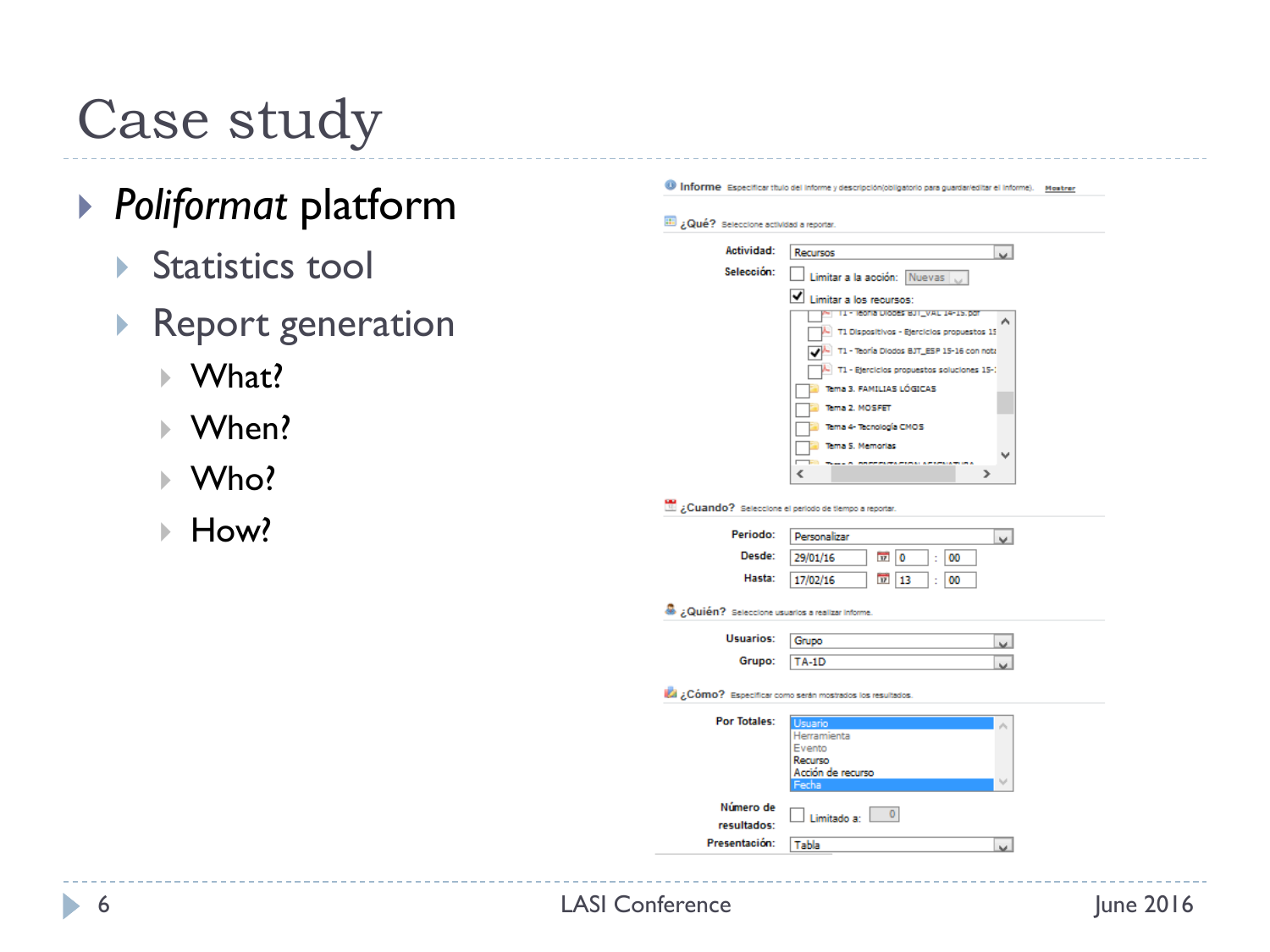## Case study

### Google Drive

#### Activity Stream

| Google                                         |                                                                          | Q<br>Felix                                                     |  |
|------------------------------------------------|--------------------------------------------------------------------------|----------------------------------------------------------------|--|
|                                                | Se ha verificado el dominio. La configuración del correo está pendiente. | Volver a la configuración                                      |  |
| Informes > Drive                               |                                                                          | ŀ<br>±<br>❷<br>Ξ                                               |  |
| <b>Filtros</b>                                 | Título                                                                   | Descripción del evento                                         |  |
| Nombre del evento<br>Selecciona una opción     | MS Project 1ª parte<br>$\equiv$                                          | Usuario anónimo ha eliminado un elemento de Bloque 2           |  |
|                                                | MS Project 1ª parte                                                      | Usuario anónimo ha visto un elemento                           |  |
| Título del documento<br>p. ej., Plan de ventas | E AuditReport-20160420-0851                                              | Felix Buendia Garcia ha visto un elemento                      |  |
| ID de documento<br>p. ej., 1RsGhAK4IJDYI       | AuditReport-20160420-0851<br>用                                           | Felix Buendia Garcia ha editado un elemento                    |  |
|                                                | MS Project 1ª parte                                                      | Usuario anónimo ha visto un elemento                           |  |
| Nombre de usuario<br>usuario@miempresa.com     | E AuditReport-20160420-0851                                              | Felix Buendia Garcia ha editado un elemento                    |  |
| Propietario                                    | AuditReport-20160420-0851                                                | Felix Buendia Garcia ha visto un elemento                      |  |
| usuario@miempresa.com                          | E AuditReport-20160420-0851                                              | Felix Buendia Garcia ha editado un elemento                    |  |
| Intervalo de fecha y hora<br>De.               | E AuditReport-20160420-0851                                              | Felix Buendia Garcia ha creado un elemento                     |  |
| Para                                           | MS Project 1ª parte                                                      | Usuario anónimo ha editado un elemento                         |  |
| <b>ESTABLECER ALERTA</b>                       | MS Project 1ª parte                                                      | Usuario anónimo ha visto un elemento                           |  |
|                                                | MS Project 1ª parte<br>$\,<$                                             | Usuario anónimo ha visto un element<br><b>DANOS TU OPINIÓN</b> |  |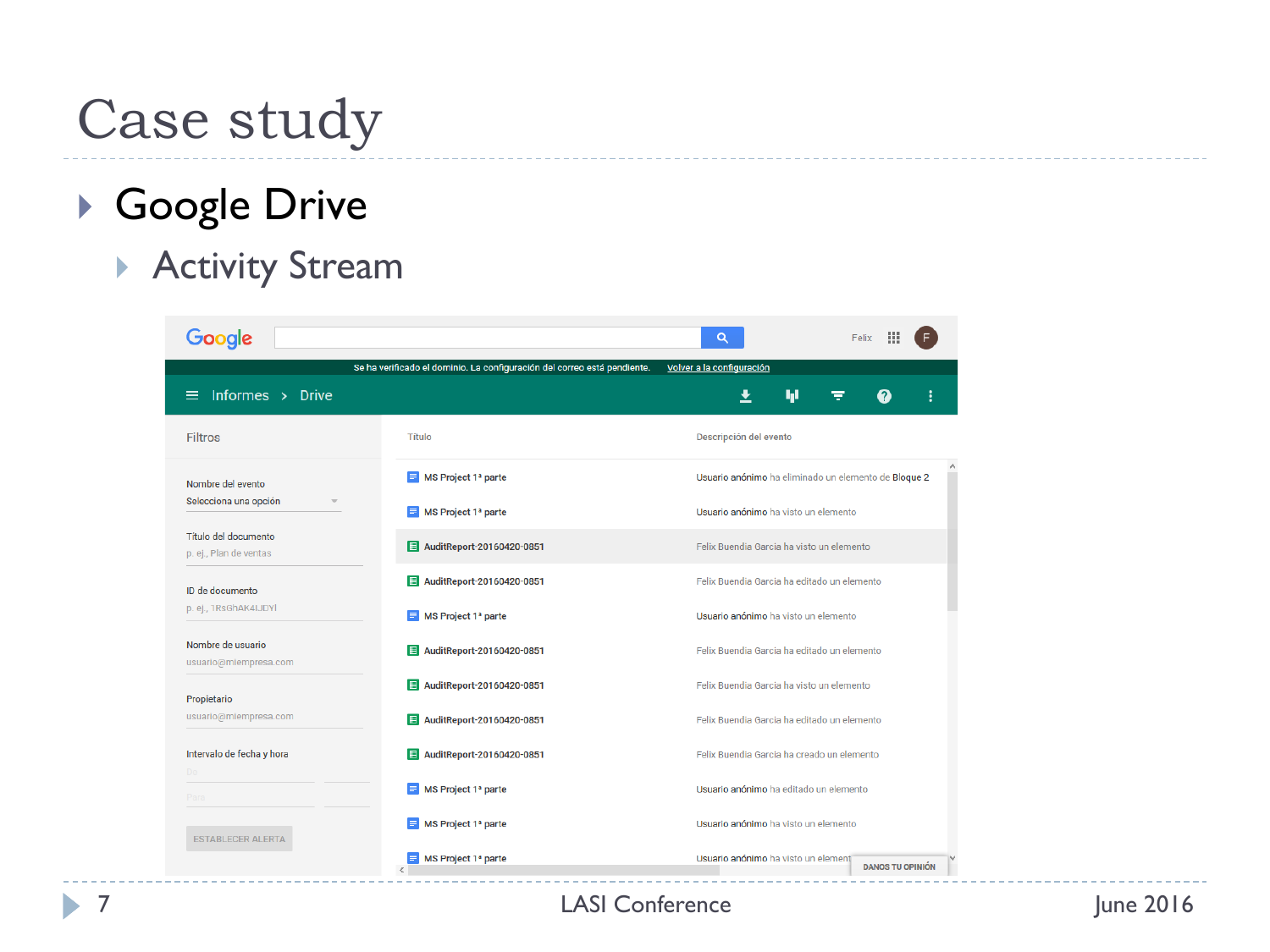## Results

#### Statistics comparison



h,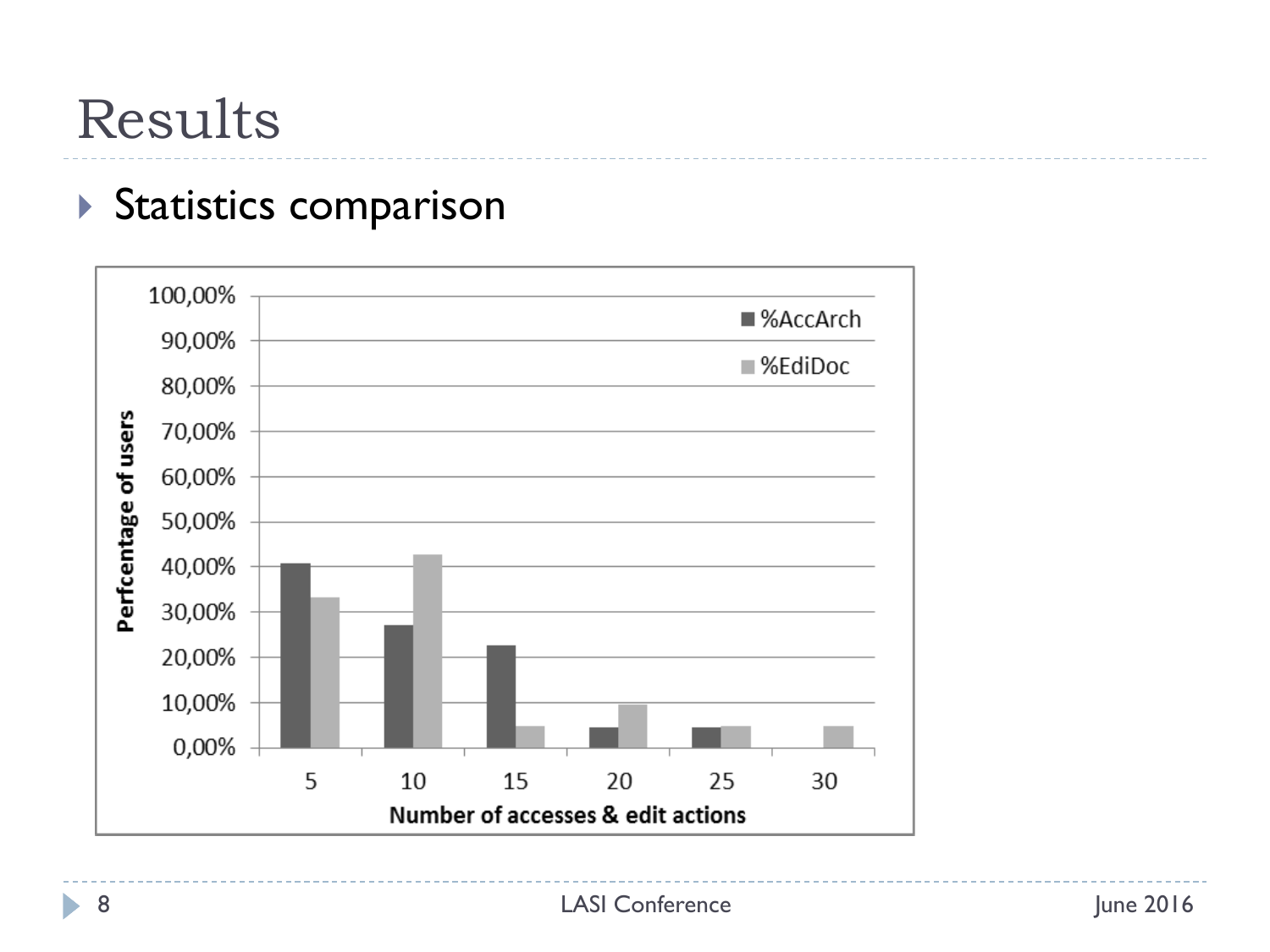# Conclusions

- ▶ There is a high number and diversity of academic information sources
- The concept of *Edumarker* can help to
	- **Structure this huge amount of information**
	- $\blacktriangleright$  link it to analytical purposes
- A preliminary case study to show how to
	- combine data from LMS environments and other frameworks
	- **P** perform statistics comparisons
- A lot of research is needed
	- Systematic definition of *edumarkers*
	- **Tools to manage these indicators**